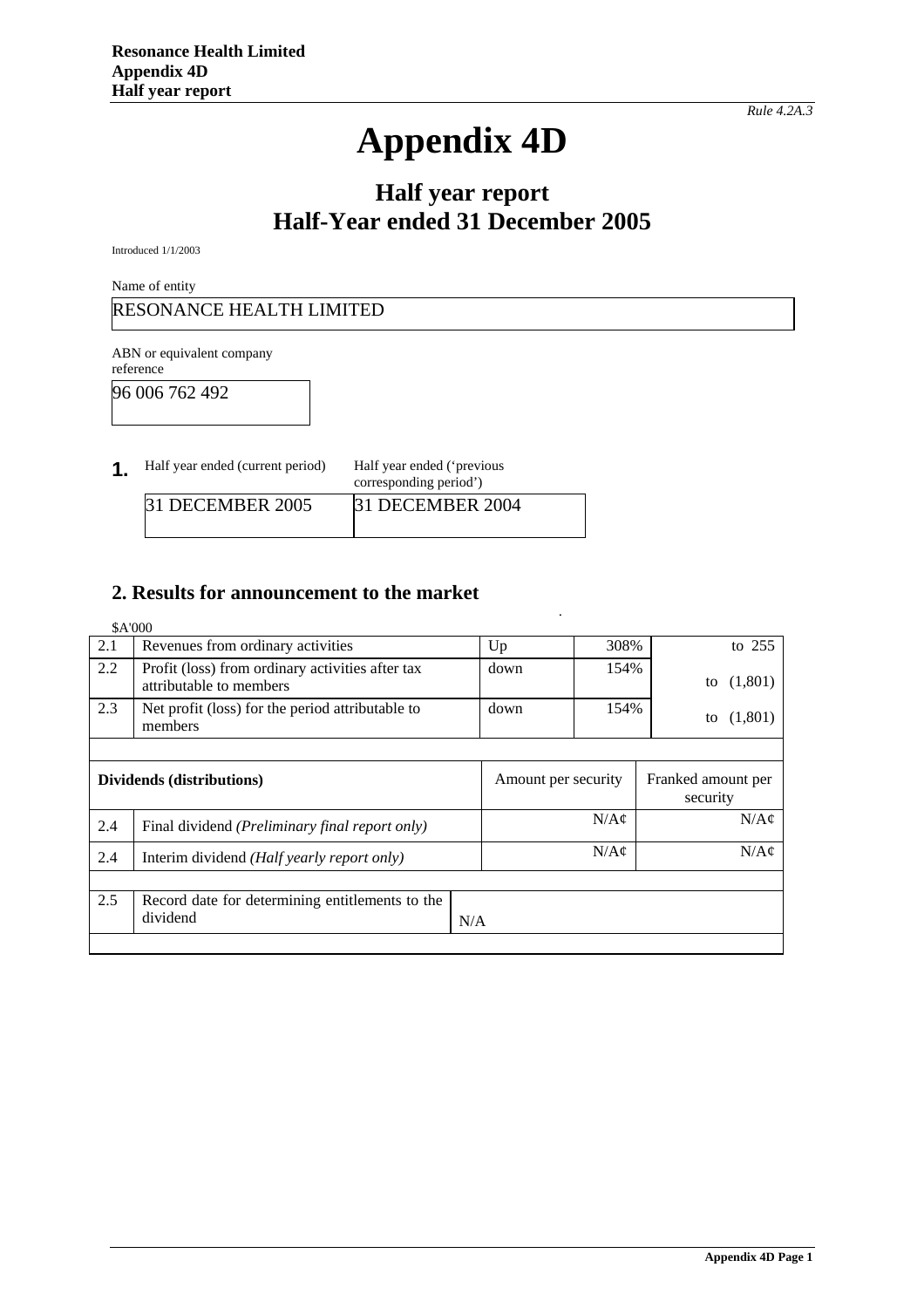#### **Resonance Health Limited Appendix 4D Half year report**

2.6 Brief explanation of any of the figures in 2.1 to 2.4 necessary to enable the figures to be understood. In the half year ended 31<sup>st</sup> December 2005, the Resonance Group continued the commercialisation of FerriScan<sup>®</sup>, its world leading non invasive tool for measuring liver iron levels. FerriScan has received regulatory clearance to be marketed in the US, Australia, UK and Europe.

With rapid expansion during the period, FerriScan was available at 37 sites worldwide at 31 December 2005. FerriScan also gained international independent validation at the American Society of Hematology (ASH) conference held in Atlanta during December 2005 where a major pharmaceutical company released data favourably comparing FerriScan to the gold standard liver biopsy. In addition, a review was published in top peer reviewed medical journal 'Blood' highlighting the clinical utility of MRI based tools ,for the diagnosis and management of iron overload disorders.

Resonance Health also secured a Western Australian Government Health Supply Contract to provide FerriScan at every capable hospital in the State. This State-level reimbursement sets an important precedent for reimbursement in other states in Australia, as well as offshore.

Also during this period, the Resonance Group completed 'Proof of Concept' testing for the development of a second product for measuring liver fibrosis. This research program was supported via a grant provided by the Commonwealth Government's Biotechnology Innovation Fund program. The clinical development of the new test for Fibrosis will progress through 2006.

Whilst continuing to work closely with the pharmaceutical industry and partnering a major imaging chain in the US, Resonance also appointed Corporate Advisors, Montgomery Pacific in the US to assist with value creating initiatives in the US.

In October 2005 Resonance Health Limited undertook a placement of shares which raised 1.8 million and received a further \$0.4 million from the exercise of options.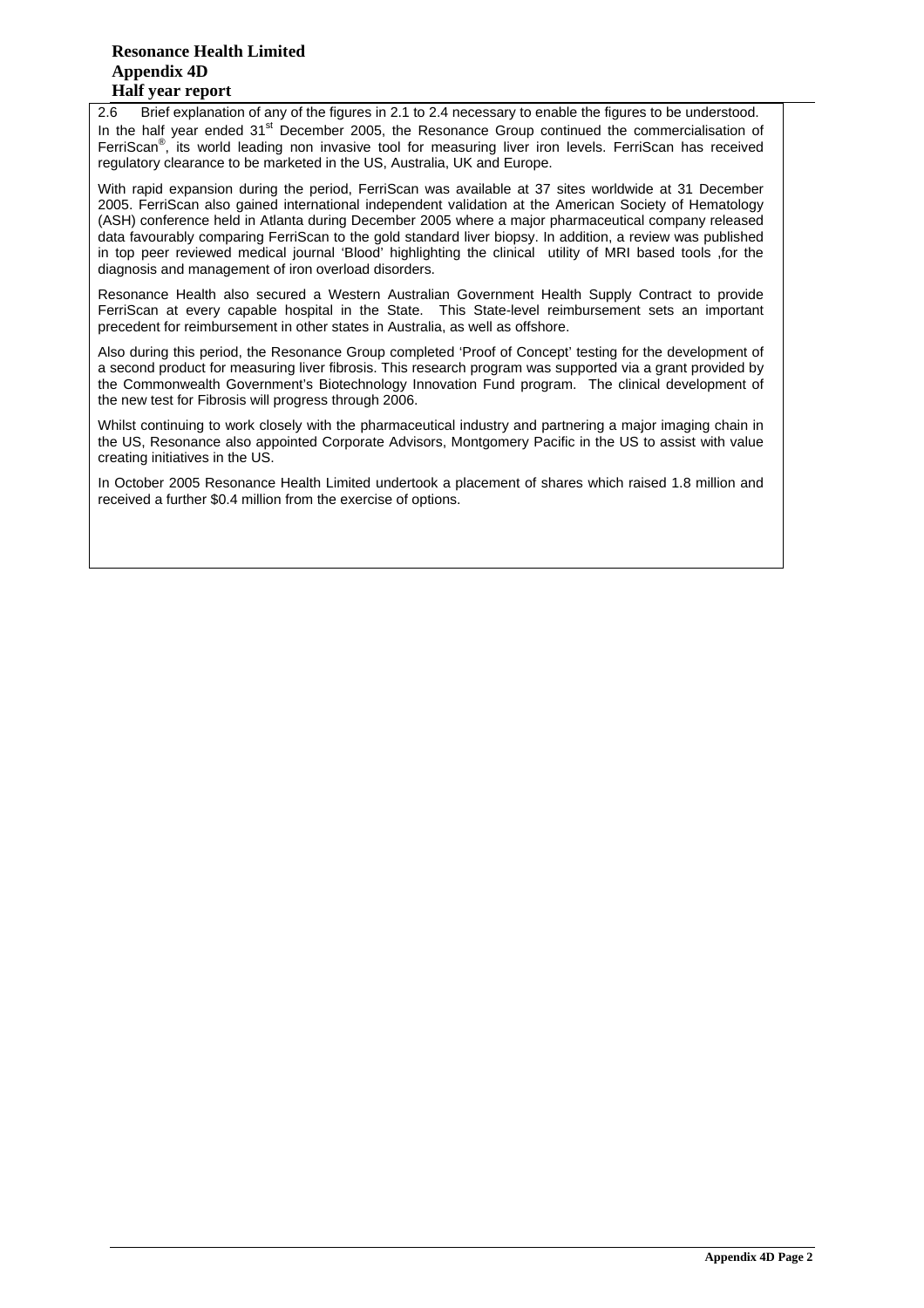| 3. NTA backing |                                  | Current period | Previous corresponding<br>Period |
|----------------|----------------------------------|----------------|----------------------------------|
|                | Net tangible assets per security | \$0.010        | \$0.017                          |

# **4. Control gained over entities having material effect**

| 4.1 | Name of entity (or group of<br>entities)                                                                                                                                               |  | N/A |
|-----|----------------------------------------------------------------------------------------------------------------------------------------------------------------------------------------|--|-----|
|     | 4.2 Date of gain of control                                                                                                                                                            |  |     |
| 4.3 | Consolidated profit (loss) from ordinary activities after tax<br>of the controlled entity (or group of entities) since the date<br>in the current period on which control was acquired |  |     |
| 4.3 | Profit (loss) from ordinary activities after tax of the<br>controlled entity (or group of entities) for the whole of the<br>previous corresponding period                              |  |     |

# **Loss of control of entities having material effect**

| 4.1 Name of entity (or group of<br>entities)                                                                                                                                               | N/A |        |
|--------------------------------------------------------------------------------------------------------------------------------------------------------------------------------------------|-----|--------|
| 4.2 Date of loss of control                                                                                                                                                                |     | N/A    |
| 4.3 Consolidated profit (loss) from ordinary activities after tax of<br>the controlled entity (or group of entities) since the date in the<br>current period on which control was acquired |     | \$ N/A |
| 4.3 Profit (loss) from ordinary activities after tax of the controlled<br>entity (or group of entities) for the whole of the previous<br>corresponding period                              |     | \$ N/A |

### **5. Dividends / Distributions**

| Date the dividend (distribution) is payable    | N/A              |
|------------------------------------------------|------------------|
| Amount per security of foreign source dividend | $N/A\mathcal{C}$ |